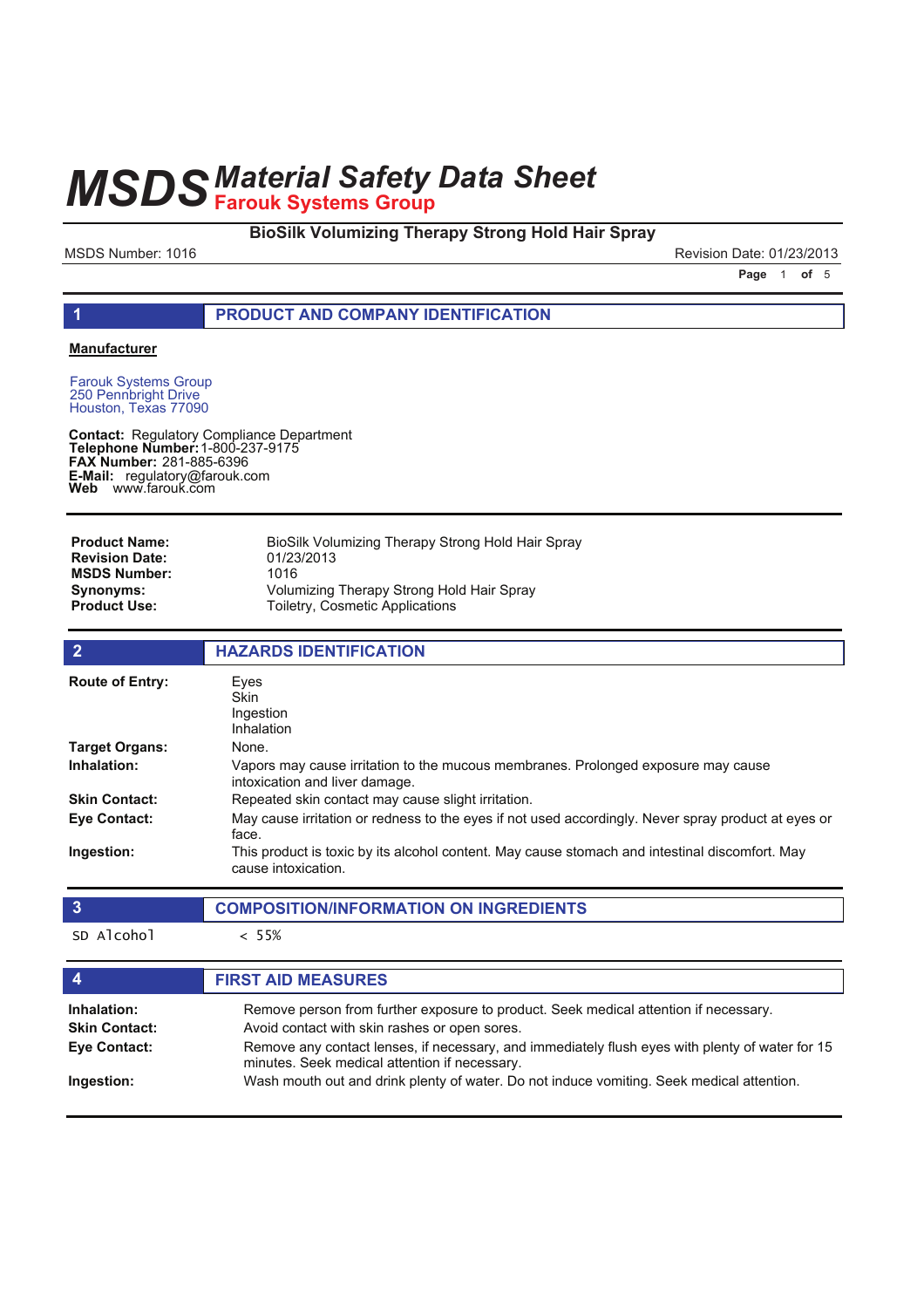# **BioSilk Volumizing Therapy Strong Hold Hair Spray**

MSDS Number: 1016 Revision Date: 01/23/2013

**Page 2 of 5** 

### **5 FIRE FIGHTING MEASURES**

FLASHPOINT AND METHOD:

-30°F TCC (Propellant Only); Concentrate 36°F (EPA Method 1010) AUTO IGNITION TEMP: Not available

FLAMMABLE CLASS:

 NFPA rating of 4 BURNING RATE OF SOLID:

Not available

GENERAL HAZARDS: Evacuate personnel downwind of fire to avoid inhalation of fumes and smoke. Do not use while smoking. Do not crush or puncture containers. Keep away from children. Do not use near open flames or heated surfaces.

EXTINGUISHING METHODS: Chemical type foam, CO2(Carbon Dioxide), Dry Chemical, Water Fog

FIRE FIGHTING PROCEDURES: This product is a flammable substance. However, hazardous decomposition and combustion products may be formed in a fire situation. Cool exposed containers with water spray to prevent overheating.

FIRE FIGHTING EQUIPMENT: Respiratory and eye protection are required for fire fighting personnel. Full protective equipment (Bunker Gear) and self contained breathing apparatus (SCBA) should be used for all indoor fires and significant outdoor fires. For small outdoor fires, which may be easily extinguished with a portable fire extinguisher, use of a SCBA may not be needed.

# **6 ACCIDENTAL RELEASE MEASURES**

SMALL SPILL: When a spill occurs, use absorbent material on the substance. Dispose of the material according to all local, state and federal regulations. Always use an absorbent material when cleaning up a spill.

ENVIRONMENTAL PRECAUTIONS: Avoid run-off or release into sewers, stormdrains and waterways.

GENERAL PRECAUTIONS: Remove containers away from oxidizing materials.

#### **FIGURE 12 IN STORAGE** Use appropriate personal protective equipment as specified in Section 8. Handle in a manner consistent with good household/personal techniques and practices. **Handling Precautions:** Keep containers/bottles securely sealed when not in use. Store in cool/dry conditions that do not exceed room temperature. **Storage Requirements:**

| 8                                 | <b>EXPOSURE CONTROLS/PERSONAL PROTECTION</b>                                                                                                                                                                                                                                                                                |
|-----------------------------------|-----------------------------------------------------------------------------------------------------------------------------------------------------------------------------------------------------------------------------------------------------------------------------------------------------------------------------|
| <b>Engineering Controls:</b>      | These recommendations provide general guideance for handling this product safely.<br>Because specific use conditions may vary, safety procedures should be developed for<br>each specific application of this product. When developing procedures, always<br>consider potential waste, disposal and personal safety issues. |
| <b>Protective Equipment:</b>      | EYES AND FACE: For reasonable foreseeable uses of this product, eye and face<br>protection is not required.                                                                                                                                                                                                                 |
|                                   | SKIN: For reasonable foreseeable uses of this product, skin protection is not required.<br>RESPIRATORY: For reasonable foreseeable uses of this product, respiratory<br>protection is not required.                                                                                                                         |
| <b>Exposure Guidelines/Other:</b> | EXPOSURE GUIDELINES: Overexposure is unlikely. Since all parameters cannot be foreseen, the use of engineering controls<br>to reduce exposure may be necessary.                                                                                                                                                             |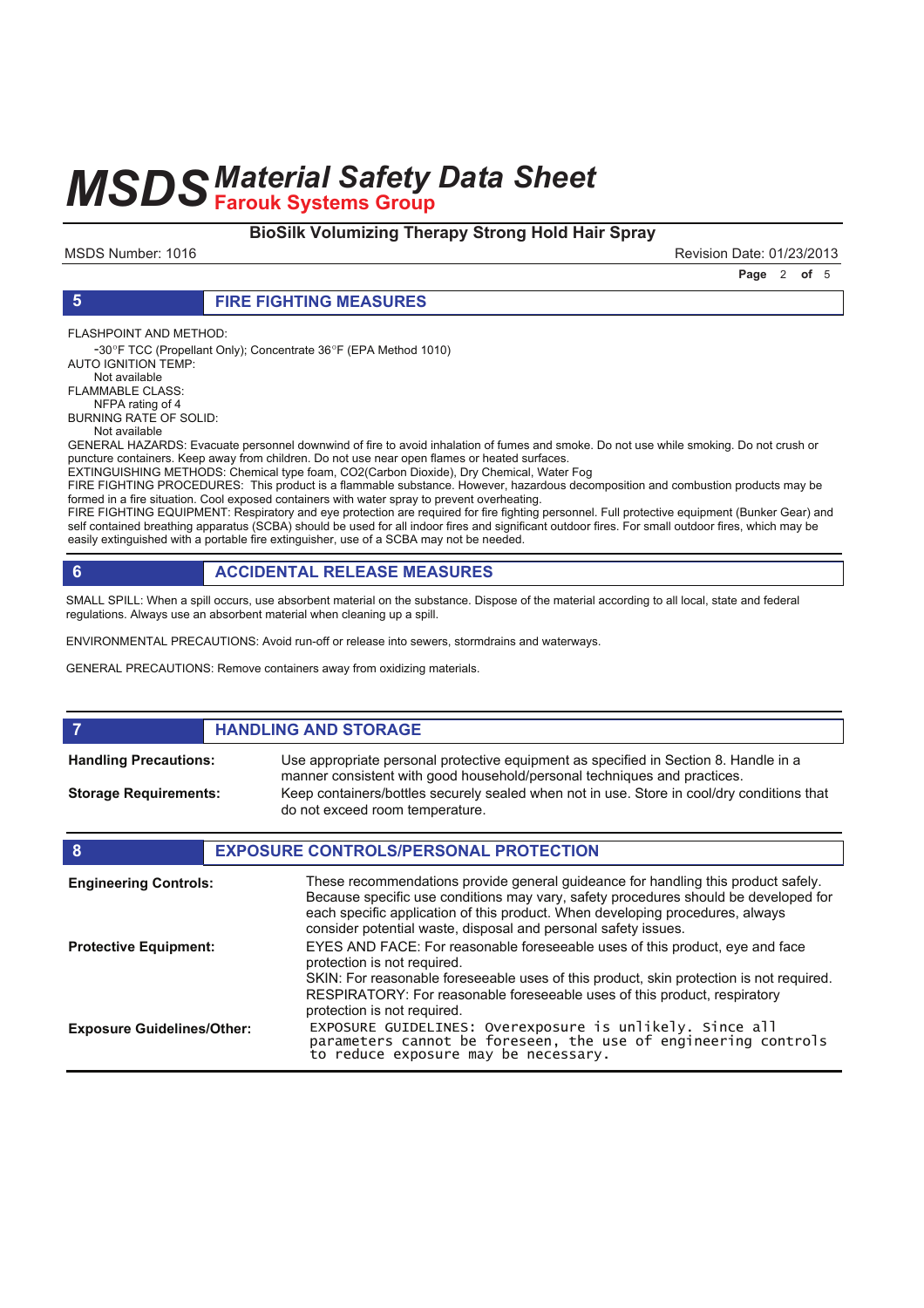## **BioSilk Volumizing Therapy Strong Hold Hair Spray**

MSDS Number: 1016 **Revision Date: 01/23/2013** Revision Date: 01/23/2013

**Page 3 of 5** 

## **9 PHYSICAL AND CHEMICAL PROPERTIES**

| Appearance:               | Clear, colorless to pale yellow liquid                                     |                              |                  |  |
|---------------------------|----------------------------------------------------------------------------|------------------------------|------------------|--|
| <b>Physical State:</b>    | Aerosol                                                                    | <b>Boiling Point:</b>        | Not available    |  |
| Odor:                     | Pleasant fragrance                                                         | <b>Freezing/Melting Pt.:</b> | Not available    |  |
| pH:                       | $8.0 - 9.0$                                                                | Solubility:                  | Soluble in water |  |
| <b>Vapor Pressure:</b>    | mm Hg @ 20°c: Can pressure<br>not to exceded 180 psig @<br>$130^{\circ}$ F | <b>Spec Grav./Density:</b>   | $0.83 - 0.85$    |  |
| <b>Vapor Density:</b>     | (Air=1): >1                                                                |                              |                  |  |
| VOC:<br><b>Viscosity:</b> | $< 55\%$<br>Aerosol @ ambient                                              |                              |                  |  |
| 10                        | <b>STABILITY AND REACTIVITY</b>                                            |                              |                  |  |
|                           |                                                                            |                              |                  |  |
| Stability:                | <b>YES</b>                                                                 |                              |                  |  |

| <b>Conditions to avoid:</b>              | Do not store containers in direct sunlight or where conditions will heat them<br>above 120°F. Heat, sparks, flame and contact with strong oxidizing liquids.<br>This product is an aerosol and should not be incinerated. |
|------------------------------------------|---------------------------------------------------------------------------------------------------------------------------------------------------------------------------------------------------------------------------|
| Materials to avoid (incompatability):    | Keep away from oxidizing materials and flame.                                                                                                                                                                             |
| <b>Hazardous Decomposition products:</b> | Carbon Monoxide and unidentified organic compounds may be formed during<br>combustion.                                                                                                                                    |
| <b>Hazardous Polymerization:</b>         | Will Not Occur.                                                                                                                                                                                                           |

# **11 TOXICOLOGICAL INFORMATION**

ACUTE: DERMAL LD50: Not available. ORAL LD50: Not available. INHALATION LC50: Not available. EYE EFFECTS: This product may cause irritation to eyes if not used under normal conditions. TARGET ORGANS: NONE. SENSITIZATIONS: Not available. CARCINOGENICITY: IARC: Listed by IARC - No. NTP: Listed by  $NTP - NO$ . OSHA: Listed by OSHA - No.

MUTAGENICITY: Not available. REPRODUCTIVE EFFECTS: None. TERATOGENIC EFFECTS: Not available.

**12 ECOLOGICAL INFORMATION** 

ENVIRONMENTAL DATA: Not available. ECOTOXICOLOGICAL INFO: Not available. DISTRIBUTION: Not available. CHEMICAL FATE INFO: Not available.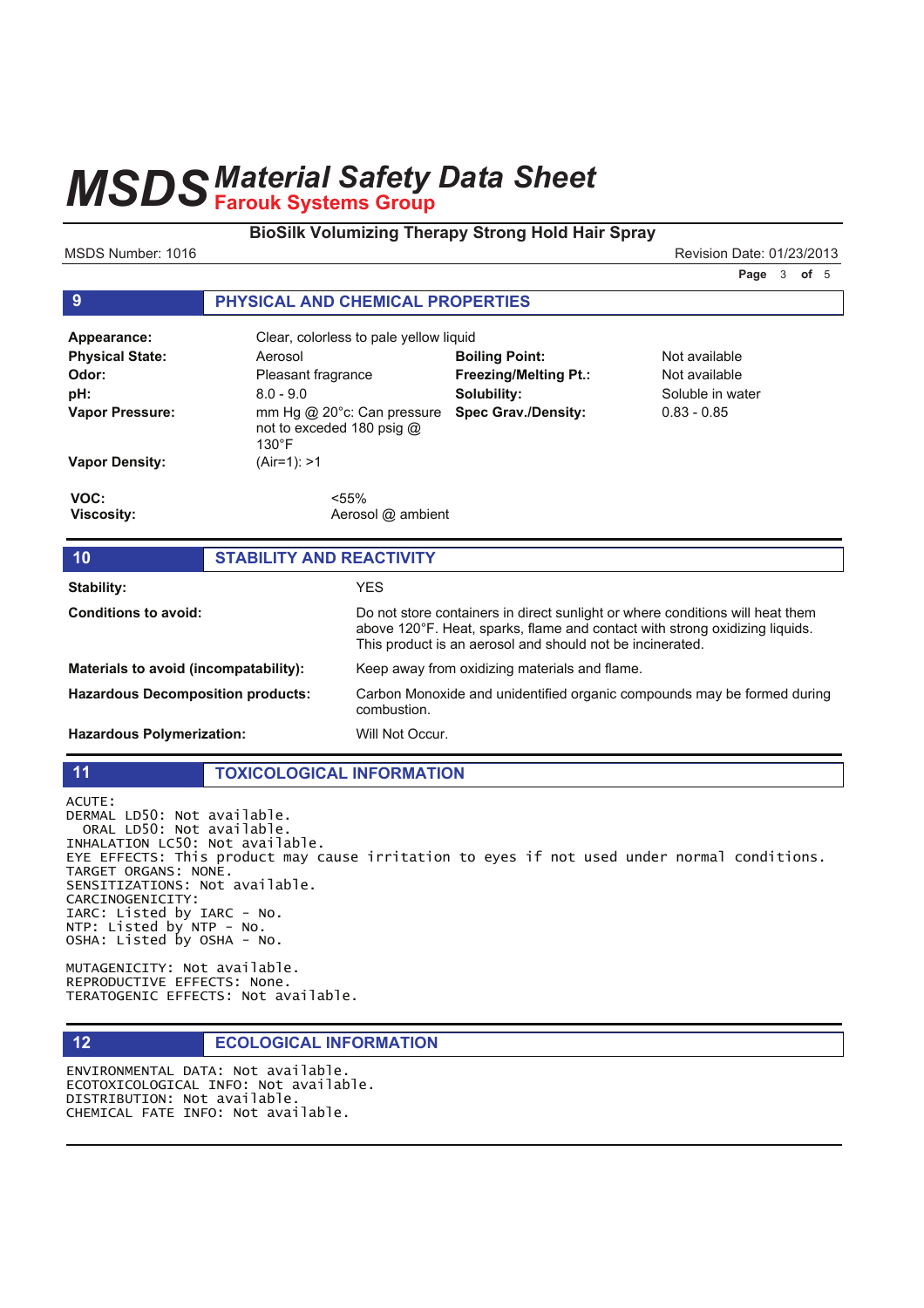## **BioSilk Volumizing Therapy Strong Hold Hair Spray**

MSDS Number: 1016 Revision Date: 01/23/2013

**Page 4 of 5** 

#### **13 DISPOSAL CONSIDERATIONS**

US EPA Waste Number and Descriptions:

DISPOSAL METHOD: Controlled release of diluted product into a biological wastewater treatment plant. COMPONENT WASTE NUMBER: No EPA Waste Numbers are applicable for this product's components. DISPOSAL INSTRUCTIONS: Dispose of waste material according to local, state and federal rules and regulations.

| <b>TRANSPORT INFORMATION</b> |
|------------------------------|
|------------------------------|

This product is regulated as a hazardous material by the United States (DOT) or Canadian (TDG) transportation regulations.

DOT CLASSIFICATION: Shipping Name: Consumer Commodity Class: ORM-D

IMDG CLASSIFICATION: Shipping Name: AEROSOLS, UN1950, Limited Quantities Class: 2.1

IATA CLASSIFICATION: Shipping Name: Consumer Commodity, ID 8000 Class: 9, Miscellaneous Pka Inst $-910$ 

Inside the United States **CHEMTREC** 

1-800-424-9300 1-703-527-3887<br>Inside the United States 0utside the United States

#### **15 REGULATORY INFORMATION**

UNITED STATES: SARA TITLE III (Superfund Amendments and Reauthorization Act) 311/312: Acute, Fire, Sudden Release (Ethane,1,1-Difluoro-);Acute and Fire Hazard Ethane,1,1- $-$ Difluoro-, Ethanol) 313 REPORTABLE INGREDIENTS: None noted.

TITLE III NOTES: None. CERCLA(Comprehensive Response, Compensation, and Liability Act) CERCLA RQ: None. TSCA(Toxic Substance Release Act) TSCA REGULATORY: All ingredients are listed in the TSCA Inventory. California Proposition 65: Not regulated

 $CANADA$ : WHMIS(WORKER HAZARDOUS MATERIAL INFORMATION SYSTEM) This product is WHMIS controlled. CANADIAN INGREDIENT DISCLOSURE LIST: This product contains Ethanol, which is listed on the "Ingredient Disclosure List". CANADIAN ENVIRONMENTAL PROTECTION ACT: All intentional ingredients are listed on the DSL(Domestic Substance List). EUROPEAN COMMUNITY

EU REGULATORY: All intentional ingredients are listed on the European's EINECS Inventory. STATE REGULATIONS: Not available. LOCAL REGULATIONS: Not available.